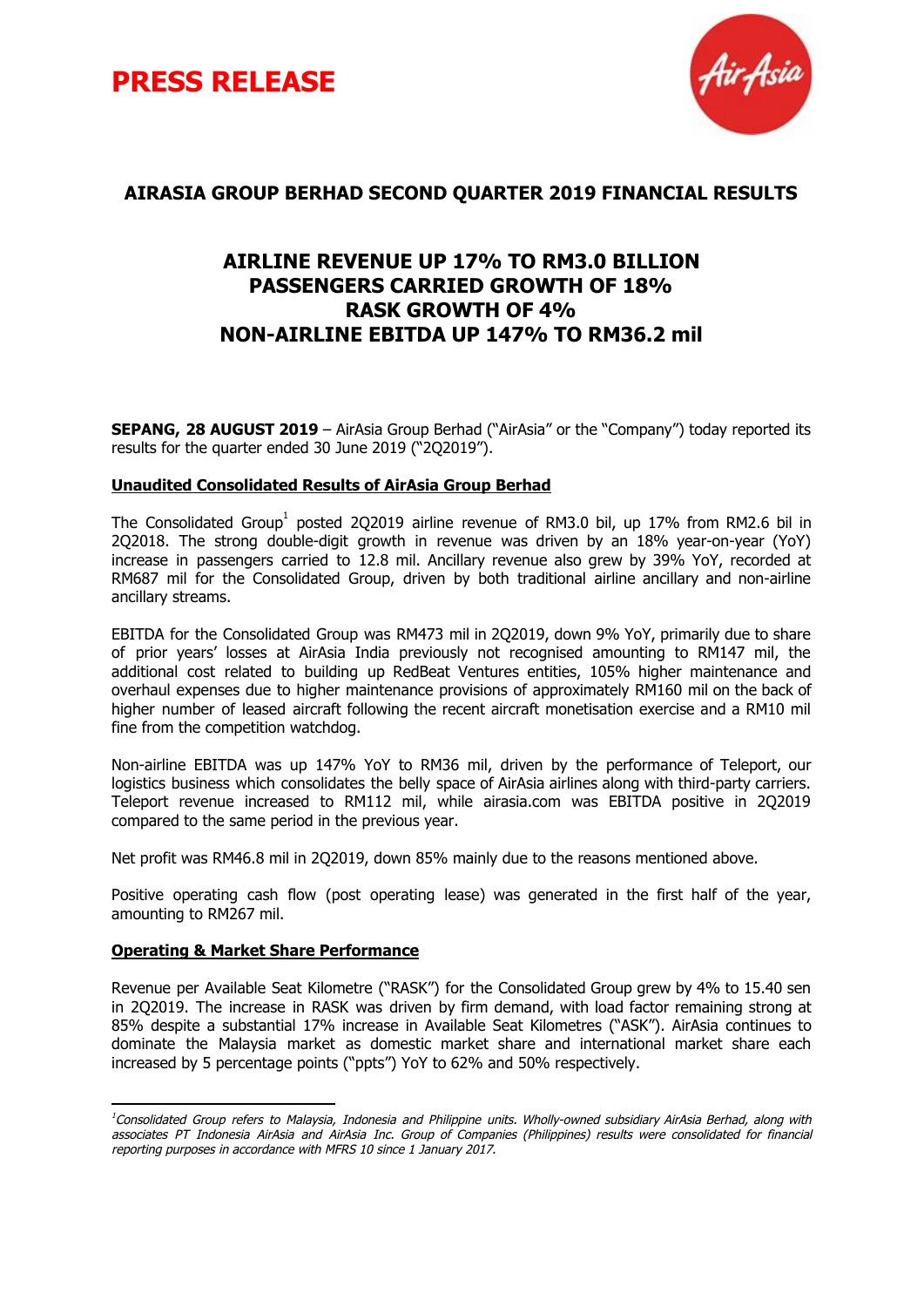# **PRESS RELEASE**



# **Cost Performance**

For the Consolidated Group, Cost per Available Seat Kilometre ("CASK") including fuel increased to 15.77 sen in 2Q2019, 15% higher than 13.77 sen in 2Q2018 mainly due to higher maintenance and overhaul provisions. Costs were further put under pressure due to the depreciation of the Ringgit and Rupiah which fell by 4.5% and 1.3% against the USD respectively.

# **On the airline performance results and outlook for 2Q2019, AirAsia Group Berhad President (Airlines) Bo Lingam said:**

"AirAsia continued to expand its influence across the region in 2Q2019, drawing market share from our competitors in most of the markets we are in, for both the domestic and international sectors. Despite expanding capacity by 19% YoY, load factor remained strong at 85%, demonstrating the growing appetite for air travel across the markets in which we operate.

"In terms of profitability, we are excited to see the turnaround of AirAsia Indonesia and the improved performance of AirAsia Philippines. In 2Q2019, AirAsia Indonesia returned to profitability, demonstrating strong operational results, including a 58% increase in passengers carried, a 6% increase in RASK and 16% decline in CASK. For AirAsia Philippines, profit after taxation in the second quarter increased more than eightfold following a 4ppts increase in load factor to 91%, a 22% increase in passengers carried and a 5% increase in RASK. With our performance so far this year, we are positive on our target for all our Asean AOCs to be profitable this year."

"We are also steadily growing our traditional airline ancillary revenue. Inflight, duty-free and baggage all recorded double-digit growth, while our focus on improving ancillary revenue at AirAsia Indonesia AirAsia and AirAsia Philippines proved to be successful, with both growing 45% and 42% in ancillary revenue YoY respectively."

"On the airline outlook, we plan to continue our growth strategy and to strengthen our position, particularly within the Asean region. We have planned for a net fleet growth of 20 aircraft across six AOCs this year, with nine aircraft expected to be delivered to AirAsia India. We also expect to receive in November our first A321neo, which is more fuel efficient, has a longer flight range range and holds an additional 50 seats worth of capacity. We are also working on driving down costs through our investments in digitalisation, which we believe will help reduce overall costs in the long run."

"We continue to expect all Asean AOCs to be profitable for 2019, with a target group load factor of 85%. To reduce risk to fuel price volatility, we have hedged a considerable amount of our fuel requirements. We have hedged 70-85% of 2H2019 requirements at US\$60-62/bbl Brent prices and 69-82% of FY2020 requirements at US\$60/bbl. We are also focused to recuperate AirAsia Thailand, which reported a loss in 2Q2019 as it was negatively impacted by the sluggish growth of tourism and the Baht appreciating, by recreating demand with more marketing. We intend to further develop Thai tourism corridors to India and the rest of Asean, as well as cut costs, fueled by increasing our aircraft utilisation".

### **On the non-airline performance and outlook, AirAsia Group Berhad President (RedBeat Ventures) Aireen Omar said:**

"In 2Q2019, Teleport reported RM112 mil in revenue, up 22% YoY on a like-to-like basis. After signing partnerships to consolidate belly space with three other airline companies and interline arrangements with third-party airlines, Teleport is now the second largest cargo airline group in Asean. In July, Teleport and leading venture capital firm Gobi Partners invested US\$10.6 mil in regional e-commerce and parcel delivery player, EasyParcel. With close to half a million users, EasyParcel will use the funding to expand its offering for SME customers, leveraging Teleport's unrivalled logistics and infrastructure capabilities. With plans to sign additional partnerships with third-party airlines in the pipeline and a recently signed Memorandum Of Understanding (MOU) with